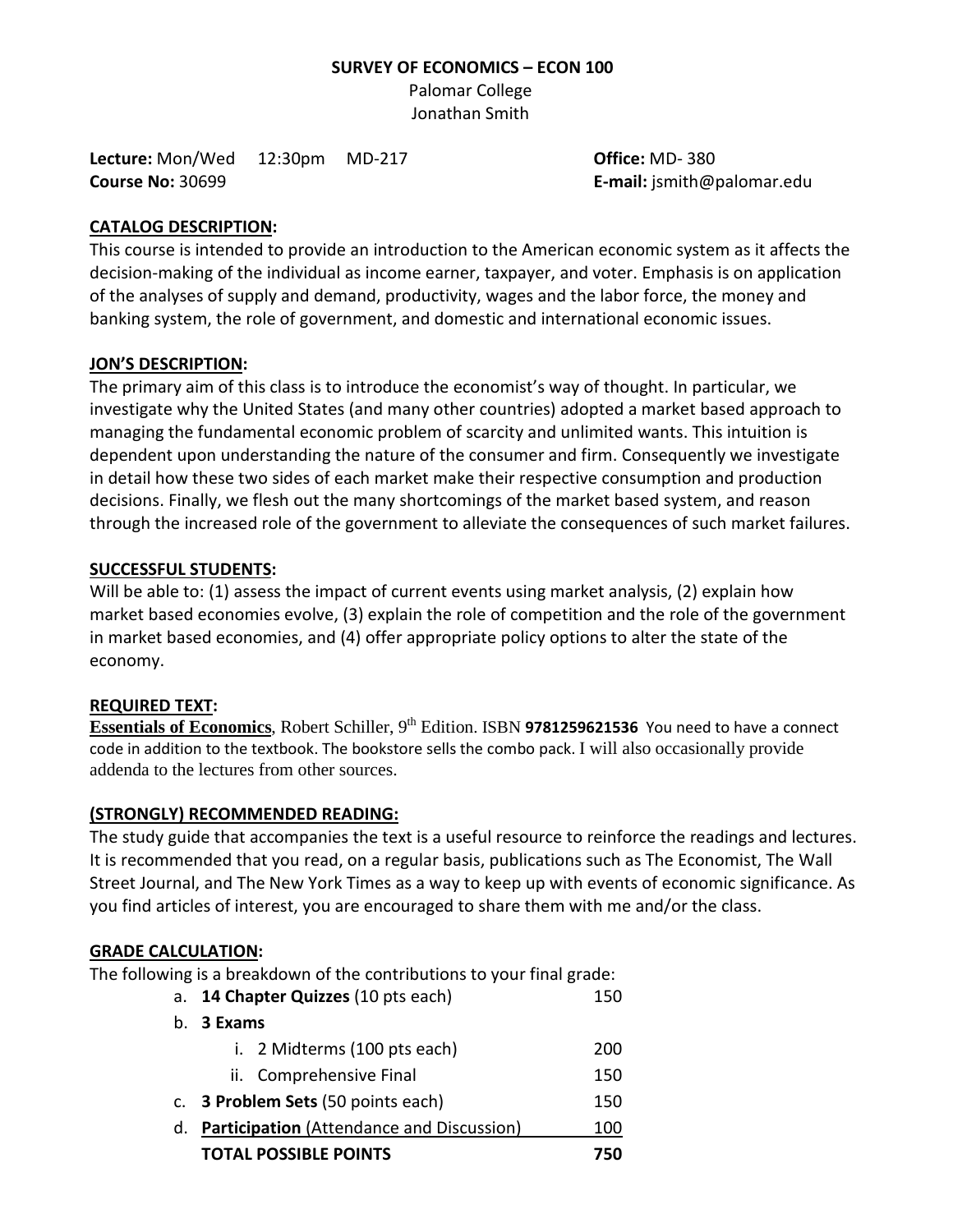# **Grade Distribution:**

I will allocate grades according to the following table. Depending on the final scores, I may curve the grade distribution in your favor. Periodically, there will be opportunities for extra credit assignments.

| If you earn at least this many points: | Then your minimum grade will be: |
|----------------------------------------|----------------------------------|
| 675                                    | A                                |
| 600                                    | в                                |
| 525                                    |                                  |
| 450                                    | D                                |
| 0                                      | F                                |

# **Quizzes**:

Quizzes are online at the McGraw Hill Connect website for this class. Quizzes typically contain 20 true/false, multiple choice, and/or fill in the blank questions. **You are allowed one attempt to complete the quiz,** but you will have the entire period of time that the quiz is available to work on your answers. That is, you can submit your quiz once. After that, the score is recorded. But you can save your answers as many times as you like. You can use your notes, textbook, and a calculator. **Note: I will drop your worst quiz score and give you double credit for your best one. Therefore if the deadline for a quiz has passed you will not be allowed to retake it.**

### **Exams:**

There will be two midterm exams and one final exam. The exams will consist of multiple choice and short answer questions. Each exam will be comprehensive, but with an emphasis on the material covered since the previous exam. **If you must miss an exam, you must contact me ahead of time to schedule a make-up.** Please know that this make-up exam will be substantially more difficult than the in-class version. You are allowed to make-up one midterm. There are no make-ups for the final exam.

# **Problem Sets:**

There are three problem sets. There are two components to a problem set. First you will complete a handwritten section from the questions at the end of the chapters that you turn in the class before the exam. Second there is an online problem solving portion which must be submitted on the connect website. Each problem set is worth **50 points divided equally between the handwritten and online components**.

Points for the handwritten section will ONLY be awarded if all the problems have been attempted AND all work is shown. You will not receive many points if you submit an incomplete problem set, i.e. where only some of the problems have been attempted and/or all of your work is not shown. Note that the handwritten problem set grade does not depend on whether you get the answers correct, but rather on whether you have made a good faith effort to complete the assignment. While correct answers are important, the goal of these homework assignments is to give you practice at solving the types of problems that you will see on quizzes and exams.

**NOTE: I will not accept any late papers for any reason.** This is all the more reason to finish your work ahead of time. If your computer breaks, the dog eats your laptop, there is a power outage, or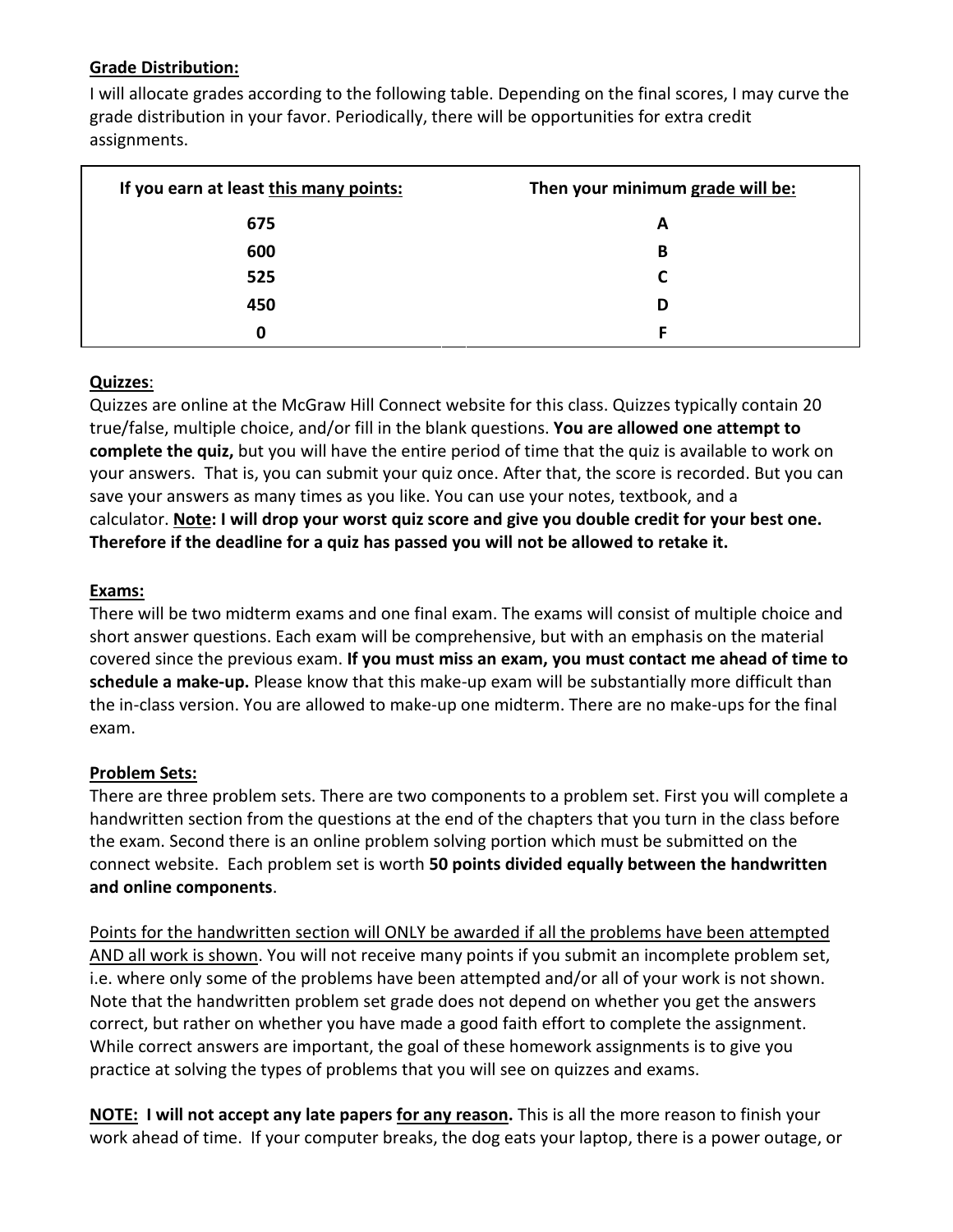whatever, I will be sympathetic, but still will not accept late papers. Thus, it is smart if you do the assignment early so that you can get it to me. **The due dates are on the course schedule below.**

#### **Participation:**

### **I will drop any student who fails to attend two out of the first three classes.**

Attendance is a minimal requirement to receive full credit for class participation. In addition, students are expected to participate actively in the learning process. Quality participation in class may be achieved by asking intelligent questions, and by offering well-reasoned input. However, do not let the prior statement discourage you from participating. It is okay to be wrong; in fact, we often learn more from our wrong answers than from our right ones. Questions are only stupid when the person asking has no serious interest in learning the answer. **I will deduct points increasingly for each absence after your third, regardless of excuse. Please arrive on time, do not leave, if you must arrive late or leave early, PLEASE be as unobtrusive as possible.**

### **Contacting me via e-mail (**jsmith@palomar.edu**) :**

Be aware that I receive A LOT of junk email with subject lines such as "Can you help me", "I'm confused" and "Is this right?". I delete those emails automatically without looking at them. Thus, when you send me an email, please write in the subject line: "**ECON100: Your Full Name**". Thanks!

# **I check my email Monday-Friday, please allow AT LEAST forty-eight business hours to respond. I do not check email on the weekend.**

| Phone: 2008 2010 2010 2010 2010 2010 2021 2022 2023 2024 2025 2020 2021 2022 2023 2024 2025 2026 2027 2028 20 |  |
|---------------------------------------------------------------------------------------------------------------|--|
|                                                                                                               |  |
|                                                                                                               |  |
|                                                                                                               |  |
|                                                                                                               |  |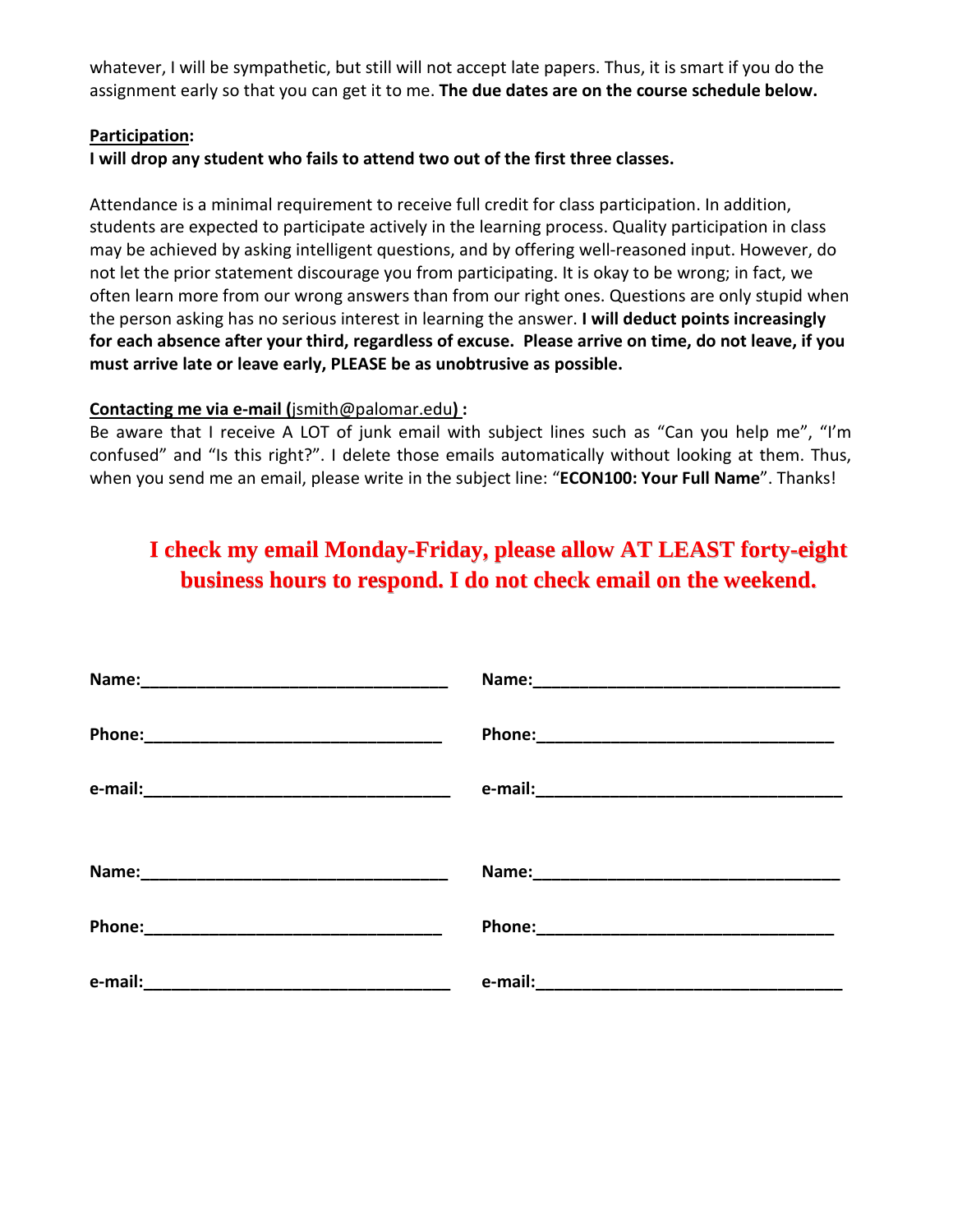**Course Outline: (Note that these dates are not set in stone, but it is highly advisable that you read the chapters to be covered before the class that they are covered.)**

| <b>Date</b>      | <b>Chapters</b>              | <b>Topics</b>                                                |
|------------------|------------------------------|--------------------------------------------------------------|
| <b>Jan 20</b>    | 1                            | <b>Challenge of Economics</b>                                |
| <b>Jan 25</b>    | 2                            | <b>US Economy</b>                                            |
| <b>Jan 27</b>    | 3                            | Demand and Supply                                            |
| Feb 1            | 3                            | Demand and Supply                                            |
| Feb <sub>3</sub> | 3                            | Demand and Supply                                            |
| Feb 8            | 4                            | <b>Consumer Demand</b>                                       |
| Feb 10           | 4                            | <b>Consumer Demand</b>                                       |
| Feb 12           | 5                            | <b>Production Costs and Supply</b>                           |
| Feb 15           | No Class                     |                                                              |
| Feb 17           | 5                            | <b>Production Costs and Supply</b>                           |
| Feb 22           | 5                            | Supply Written Portion of PS#1 Due in Class                  |
| Feb 24           | <b>EXAM1</b>                 | Online Portion of Problem Set #1 and Quizzes due by 11:59pm  |
| Feb 29           | 6                            | <b>Perfect Competition</b>                                   |
| Mar 2            | 6                            | <b>Perfect Competition</b>                                   |
| Mar 7            | 7                            | Monopoly                                                     |
| Mar 9            | 7                            | Monopoly                                                     |
| Mar 14           | 8                            | Labor Market                                                 |
| <b>Mar 16</b>    | 8                            | Labor Market                                                 |
| Mar 21           | <b>Spring Break</b>          |                                                              |
| Mar 23           | <b>Spring Break</b>          |                                                              |
| Mar 28           | 9                            | Government Intervention                                      |
| Mar 30           | 9                            | Government Intervention Written Portion of PS#2 Due in Class |
| April 4          | <b>EXAM2</b>                 | Online Portion of Problem Set #1 and Quizzes due by 11:59pm  |
| April 6          | 10                           | The Business Cycle                                           |
| April 11         | 10                           | The Business Cycle                                           |
| April 13         |                              | No Class - Political Economy Days                            |
| April 18         | 10                           | The Business Cycle                                           |
| April 20         | 11                           | Aggregate Demand and Aggregate Supply                        |
| April 25         | 11                           | Aggregate Demand and Aggregate Supply                        |
| April 27         | 12                           | <b>Fiscal Policy</b>                                         |
| May 2            | 12                           | <b>Fiscal Policy</b>                                         |
| May 4            | 13                           | Money and Banks                                              |
| May 9            | 13                           | Money and Banks                                              |
| May 11           | 14                           | Monetary Policy Written Portion of PS#3 Due in Class         |
| <b>May 18</b>    | EXAM 3 @ 12pm<br>in our room | Online Portion of Problem Set #1 and Quizzes due by 11:59pm  |